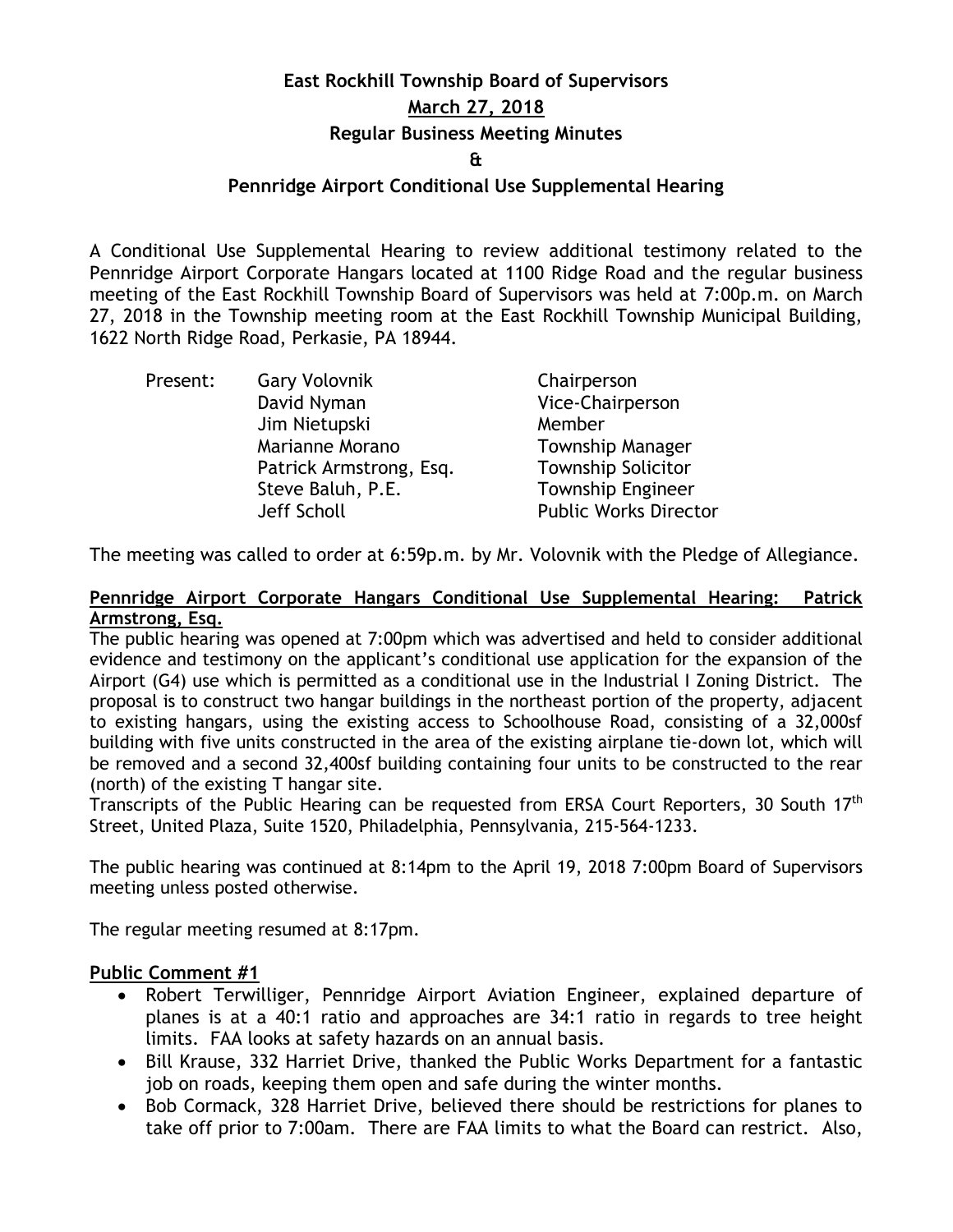he has contacted PennDOT and State Representatives to request to have PennDOT attend a public meeting to review the Airport traffic study. PennDOT has declined the request. The Township has also made a similar request which was denied.

- Glen Stewart, 1240 N. Ridge Road, asked when is the estimated time the traffic study will be completed? Township last transportation study was dated November, 2017; the development is taking place in Perkasie Borough, limiting township input.
- George Zuck, 2017 N. Rockhill Road, expressed concern that there appeared to be a lot of litigation taking place and asked the impact on taxes. Township monitors the budget for overages.
- Scott Esterly, 199 Three Mile Run Road, asked why time restrictions were not placed on the Airport. FAA regulates times and the Township cannot restrict.
- Ryan Gottshall, 2201 N. Rockhill Road, commented airport noise is hard to judge and asked if the airport would place noise sensors on their property. Township aviation consultant report addresses noise issues.
- Scott Esterly, 199 Three Mile Run Road, requested sound buffering considerations on his dwelling. The sound contour map will indicate if residential uses are impacted by airport noise which may allow for possible public funding.
- Bill Krause, 332 Harriet Drive, commented when the noise contour map has been completed take notice of design and time frame. He stated that Sky Diving planes are every 20 minutes and helicopters operate at 10:00pm.

# **Announcements:**

Mr. Volovnik announced Upcoming Meetings and a vacancy on the Uniform Code Construction Board of Appeals.

An Executive Session was held on March 20, 2018 and prior to tonight's regular meeting to discuss potential litigation and ongoing litigation (Pennridge Development Enterprises Conditional Use Appeal).

# **Approval of Minutes and Bills Payable:**

# **Approval of Minutes from February 27, 2018 Regular Meeting**

**On motion** by Mr. Nietupski, seconded by Mr. Nyman, to adopt the meeting minutes from the Board of Supervisors' February 27, 2018 Regular Meeting. With no additional discussion, all present voted in favor.

## **Payment of Unpaid Bills dated March 23, 2018 in the amount of \$167,847.22.**

**On motion** by Mr. Nyman, seconded by Mr. Nietupski, to approve payment of Bills List dated March 23, 2018 in the amount of \$167,847.22. With no additional discussion, all present voted in favor.

## **Planning Commission Report: Anne Fenley**

The Planning Commission did not meet in March.

# **Pennridge Wastewater Treatment Authority Report: John Cressman**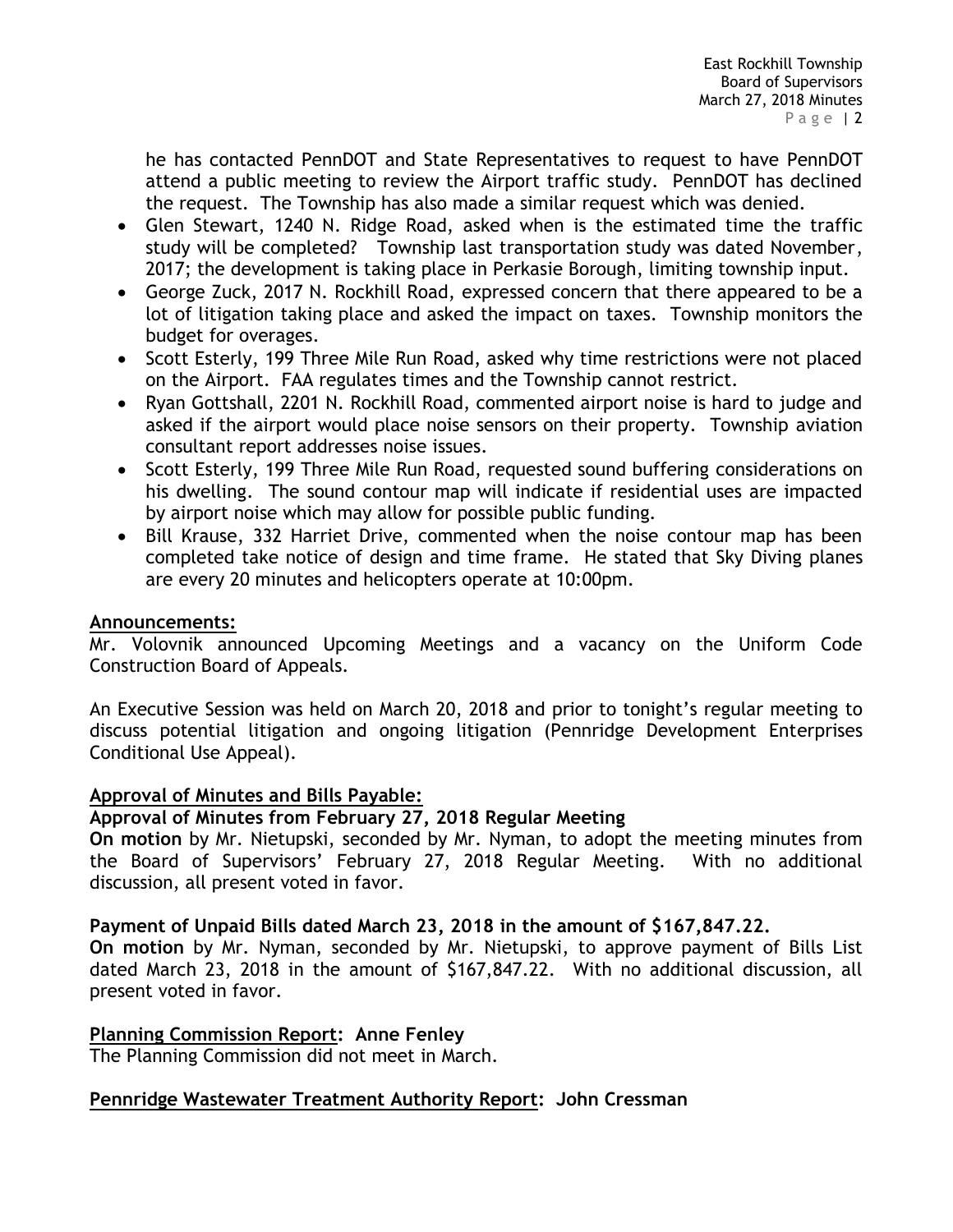The February 26, 2018 draft minutes and January 2018 flows are on file. Mr. Cressman provided the Township with a copy of the engineer's report for treatment plant operations in 2017. An open house will be scheduled soon for anyone serviced by the PWTA plant. **On motion** by Mr. Nyman, seconded by Mr. Nietupski, to approve the Pennridge

Wastewater Treatment Authority Report. With no additional discussion, all present voted in favor.

## **Pennridge Area Coordinating Committee Report: David Nyman**

The February 22, 2018 meeting notes are on file. Of note, a Bucks County representative will be attending their April meeting to review the County trail plan.

**On motion** by Mr. Nietupski, seconded by Mr. Volovnik, to approve the Pennridge Area Coordinating Committee report. With no additional discussion, all present voted in favor.

### **Pennridge Regional Police Commission Report: Chief Blake**

Chief Blake shared the February 2018 Pennridge Regional Police activity report. The report is on file.

**On motion** by Mr. Nietupski, seconded by Mr. Nyman, to approve the Police Commission Report. With no additional discussion, all present voted in favor.

#### **Township Manager's Report: Marianne Morano**

**Snow Emergency Declaration**: As a result of predicted Nor'easter #3 and #4 snow emergencies were declared from 7:00pm, Tuesday, March 6, 2018 ending 9:00am, Thursday, March 8, 2018 and from 6:00am, Wednesday, March 21, 2018 ending 6:00am, Thursday, March 22, 2018

**Comprehensive Plan Update Proposal:** A proposal has been received from Bucks County Planning Commission to update the 2005 Comprehensive Plan for a total base cost / not to exceed amount of \$25,692.00. Mr. Nietupski was not ready to move forward with the approval at this time. Consensus of the Board was to invite Bucks County Planning Commission to the next meeting and send out request for proposals to other entities.

Mrs. Morano requested an Executive Session to discuss personnel.

**On motion** by Mr. Nietupski, seconded by Mr. Nyman, to approve the Township Manager Report. With no additional discussion, all present voted in favor.

#### **Public Works Report: Jeff Scholl**

Mr. Scholl updated the Board on Public Works activities for February, 2018. Of note, he recognized his Department for an excellent job during all winter weather events and Pennridge Regional Police Department for their efforts removing vehicles from the snow emergency route in the Pines development which reduced the amount of time typically spent during and after snowfalls. A mill tronics computer screen was replaced at the East Rockhill Treatment Plant. The report is on file.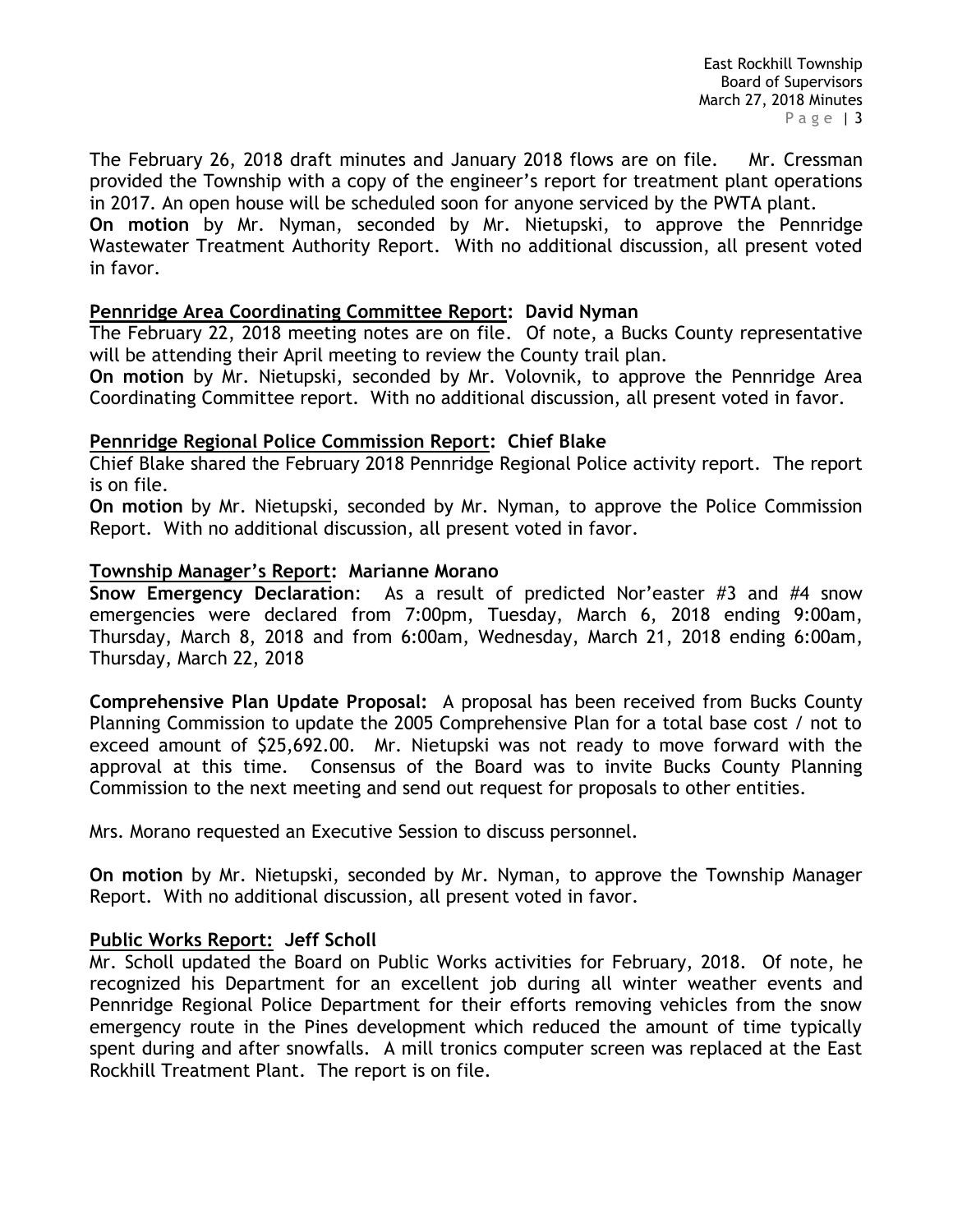**On motion** by Mr. Nietupski, seconded by Mr. Nyman, to approve the Township Public Works Report. With no additional discussion, all present voted in favor.

## **Engineer Report: Steve Baluh, P.E.**

**Subdivision Plan Review Status.** Review dated March 5, 2018 is in the Board's packets. No action is necessary.

**On motion** by Mr. Nyman, seconded by Mr. Nietupski, to approve the Township Engineer report. With no additional discussion, all present voted in favor.

### **Solicitor Report: Patrick Armstrong, Esq.**

Mr. Armstrong requested an Executive Session to discuss Pennridge Development Mandamus litigation.

**On motion** by Mr. Volovnik, seconded by Mr. Nietupski, to approve the Township Solicitor report. With no additional discussion, all present voted in favor.

### **Department and Emergency Services Reports**

**On motion** by Mr. Nietupski, seconded by Mr. Nyman, to acknowledge receipt of the Department and Service Reports. With no additional discussion, all present voted in favor. Copies are on file.

#### **New or Other Business – Supervisors' Items**

There was none.

#### **Public Comment #2:**

- Bob Cormack, 328 Harriet Drive, Bucks County Planning Commission reviews for 52 municipalities and some municipalities hire a consultant to do an additional review.
- Ryan Gottshall, 2201 N. Rockhill Road, commented that the Planning Commission has failed in the past regarding Airport and Quarry; in regards to Quarry he is not going away; he would like all traffic routes considered and the safest way selected, but suggest the use of Rockhill Road to Three Mile Run Road even though it is weight restricted due to current road conditions, questioned the status of the speed limit on North Rockhill Road being lowered to 25 mph, expressed disappointment in the Zoning Hearing room size even though the Township reserved a larger facility and found a larger room to accommodate everyone who attended instead of cancelling the hearing; would like special exception procedure; and believes unlimited funds should be allocated to litigation.
- Bill Krause, 332 Harriet Drive, recommended a community survey as part of the Comprehensive Plan update.
- Kim Manser, 2201 N. Rockhill Road, stated she believes safety is already an issue on North Rockhill Road. Police are aware of the activity and the concern.
- Arthur Haley, 2210 N. Rockhill Road, has not seen significant truck traffic but did have a truck on his side of the road which was able to move over before the vehicles